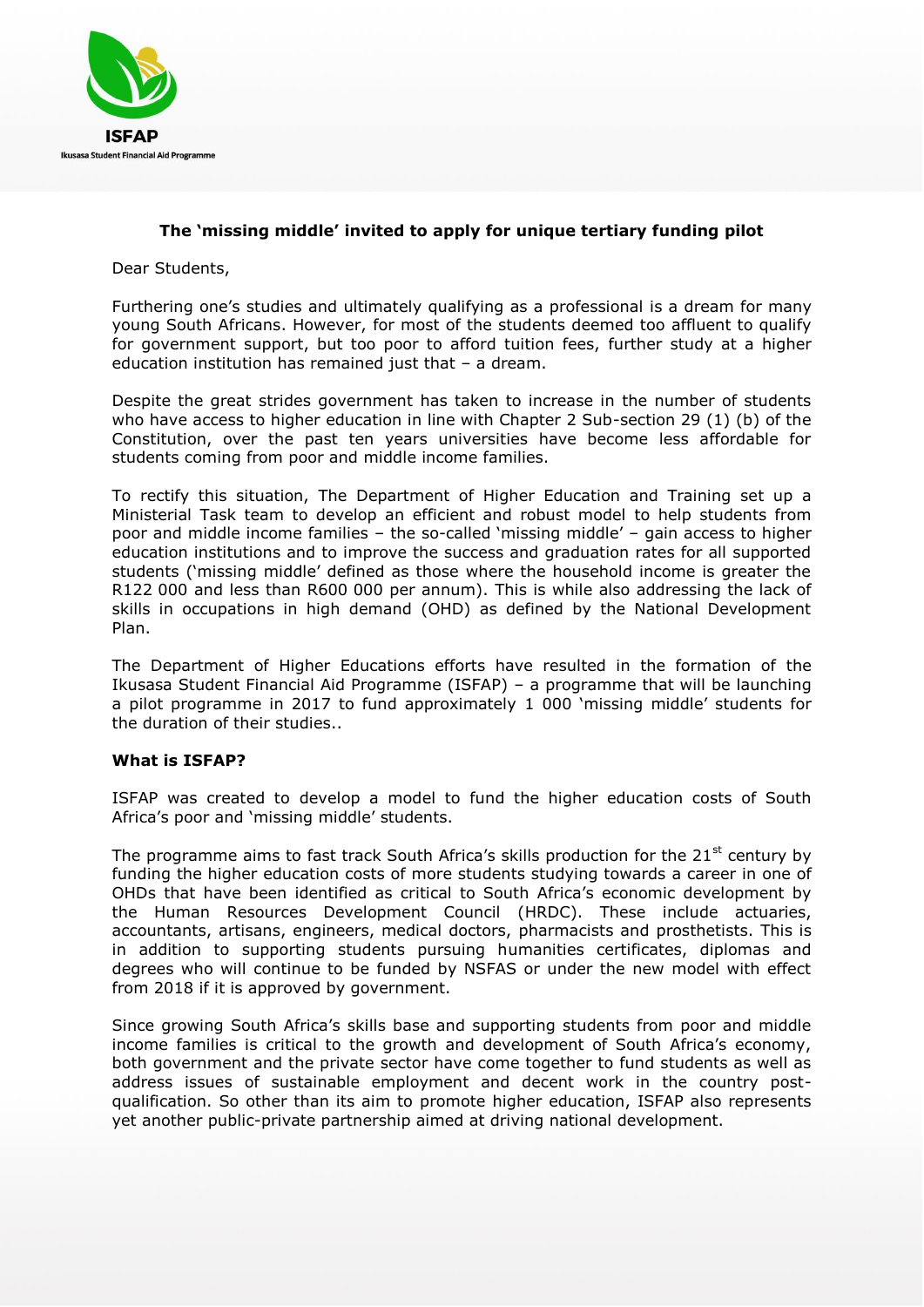

## **So what makes ISFAP different?**

ISFAP, once approved by government and fully implemented, is a hybrid funding model structured in the form of grant/loan/family contribution. Means tested students who come from very poor backgrounds and who are supported by the programme will receive fully subsidised funding.

But ISFAP provides more than just funding to ensure a student's success.

Using a unique wrap-around support model, developed and successfully implemented by the South African Institute of Chartered Accountants' (SAICA's) Thuthuka Bursary Fund, ISFAP provides funding for accommodation, meals, books, equipment and a stipend. The programme also offers additional academic, social and psychological support (such as mentoring and life skills training) to give students support in every area in order to ensure their success. This wrap-around support model is used due to the understanding that it takes more than the provision of financial support to make financially disadvantaged students successful in their studies. There is a need to provide individual and family security as well as both professional and social skills if students are to truly thrive. ISFAP, as with the Thuthuka Bursary Fund on which it is modelled, will provide all this, meaning that the only thing ISFAP funded students need to concentrate on is their studies.

The importance of this all-encompassing support is highlighted by task team member and SAICA Executive Director, Ms Chantyl Mulder, when she states that with the ISFAP model, "you are not just investing in students, you are investing in their success."

## **How can students apply to be part of the ISFAP pilot?**

While the ISFAP model is due to formally roll out in full in 2019, the programme is looking for 20 students to take part in its 2017 pilot project. In order to qualify, students need to:

- Be entering their first year of study towards one of the following professions\*:
	- o Professional Artisan Studies:
		- **Boiler Makers**
		- **Electricians**
- Be accepted to study these courses at: o ORBIT TVET College Professional TVET College studies

- \* Note that these specific courses and college have been chosen for the pilot only.
- Submit the ISFAP application form containing their parent(s)/guardian(s) signed consent as well a certified copy of their parent(s)/guardian(s) ID (the certified copy must contain the original stamp), which ISFAP will use to confirm financial needs according to its means test.
- Be willing to put their studies first as they will be part of a pilot programme that, if successful, has the potential to change the lives of thousands of students in South Africa.